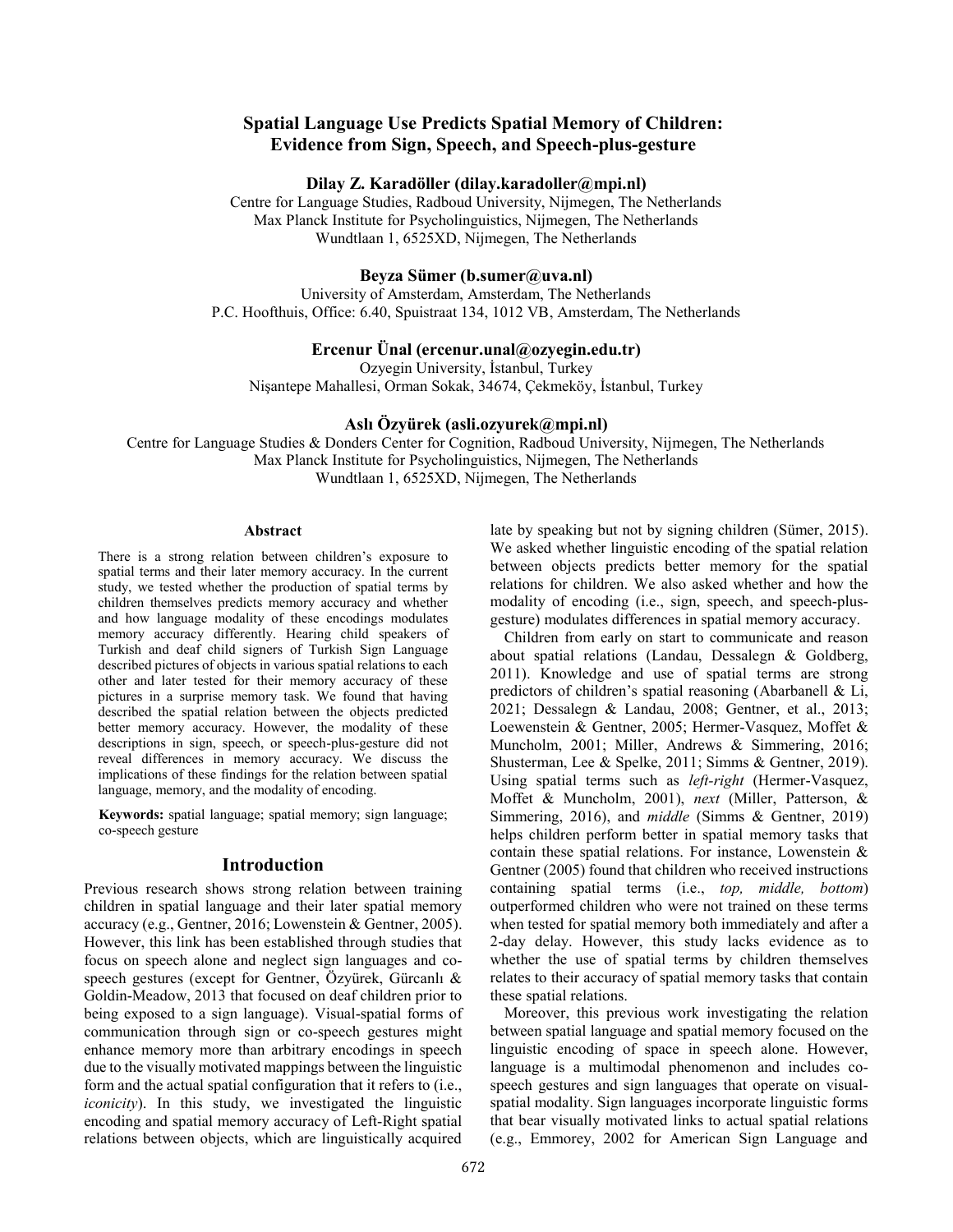

Figure 1. Examples from TID signers encoding the spatial relation between (a) the moneybox and the straw using a classifier construction; (b) the bowl and the spoon by pointing to the location of the spoon on the signing space through an index finger; (c) the bowl and the ruler by using a relational lexeme for LEFT. Note that in all of these descriptions the participant introduced the lexical signs for the objects before depicting the spatial relation between the items via different linguistic forms.

Sümer, 2015 for Turkish Sign Language [TİD]). For instance, classifier constructions is one of the most frequent forms that signers use (Perniss, Özyürek & Zwitserlood, 2015) which employ handshapes resembling the size and shape of the objects and place these handshapes onto the signing space in an analog way to depict the spatial relation between the objects (Figure 1a). Signers may also use Other linguistic forms (Figure 1b&c) that encode spatial relations between objects on the signing space in iconic ways. However, these forms do not always encode information about size and shape of the objects involved (Karadöller, Sümer, Ünal & Özyürek, under review). Similarly, co-speech gestures can convey information regarding the spatial relations in an analog way together with speech (Figure 2). Despite the similarities between sign languages and co-speech gestures in describing spatial relations through visually motivated ways, they differ in the way they are acquired. Children acquiring sign languages are exposed to linguistic forms that bear visually motivated links as part of their language system. However, co-speech gestures are not learned as part of the linguistic system of spoken languages, rather they form a composite system together with speech (McNeill, 2005). Hence, there may be variation in the way children are exposed to gestures and the frequency and the type of gestures that are used by children. When it comes to speech, spatial relations between objects are represented through spatial terms that categorize spatial information in arbitrary ways. For instance, in order to describe the same picture in Figure 1a, an English speaker may say "the straw is to the *left* of the moneybox". Therefore, speaking children need to learn arbitrary linguistic forms that encode space in categorical ways.

Until now, prior work did not take into account sign languages in investigating the relationship between spatial language and spatial reasoning of children. Moreover, it also underrepresented iconic forms in spoken languages by neglecting co-speech gestures (but see Abarbanell & Li, 2021 and Miller, Patterson & Simmering, 2016 that focused on gestures in isolation and compared them to speech directly). Focusing on speech-gesture combinations, however, is important to capture iconic aspects of spoken languages together with arbitrary speech forms when comparing spoken

language descriptions to sign (Goldin-Meadow & Brentari, 2017; Özyürek & Woll, 2019).

Linguistic encoding of Left-Right is a late aspect of language development for speaking children (e.g., Benton, 1959; Harris, 1972; Piaget, 1972; Rigal, 1994; Sümer, 2015). However, recent research has shown that such delayed linguistic acquisition patterns obtained for speaking children are not present for children learning TİD (Sümer, Perniss, Zwitserlood & Özyürek, 2014). Earlier encoding of Left-Right spatial relations between objects by TİD-signing children compared to Turkish-speaking children has been attributed to the presence of visually motivated linguistic forms to encode spatial relations in sign (Sümer, 2015; Sümer et al., 2014). Furthermore, although Turkish-speaking 8-yearold children rarely use *left-right* spatial terms and instead use general spatial nouns (e.g., *side*) in their speech alone, they frequently use spatial co-speech gestures together with speech to encode spatial relation between the objects in iconic ways (see Figure 2; Karadöller, Sümer, Ünal & Özyürek, 2020). Therefore, iconic forms of communication might provide new evidence and unique insights into the relationship between spatial language and memory.



Sepet-in yan-ın-da gazete var Basket-GEN side-POSS-LOC newspaper there-is *'There is a newspaper at the side of the basket'*

Figure 2. Example from a hearing child speaker of Turkish using spatial gestures representing the size/shape and the relative location of the objects while using less informative "side" in speech.

Even though not directly studied within the spatial domain, performing actions during encoding has been found to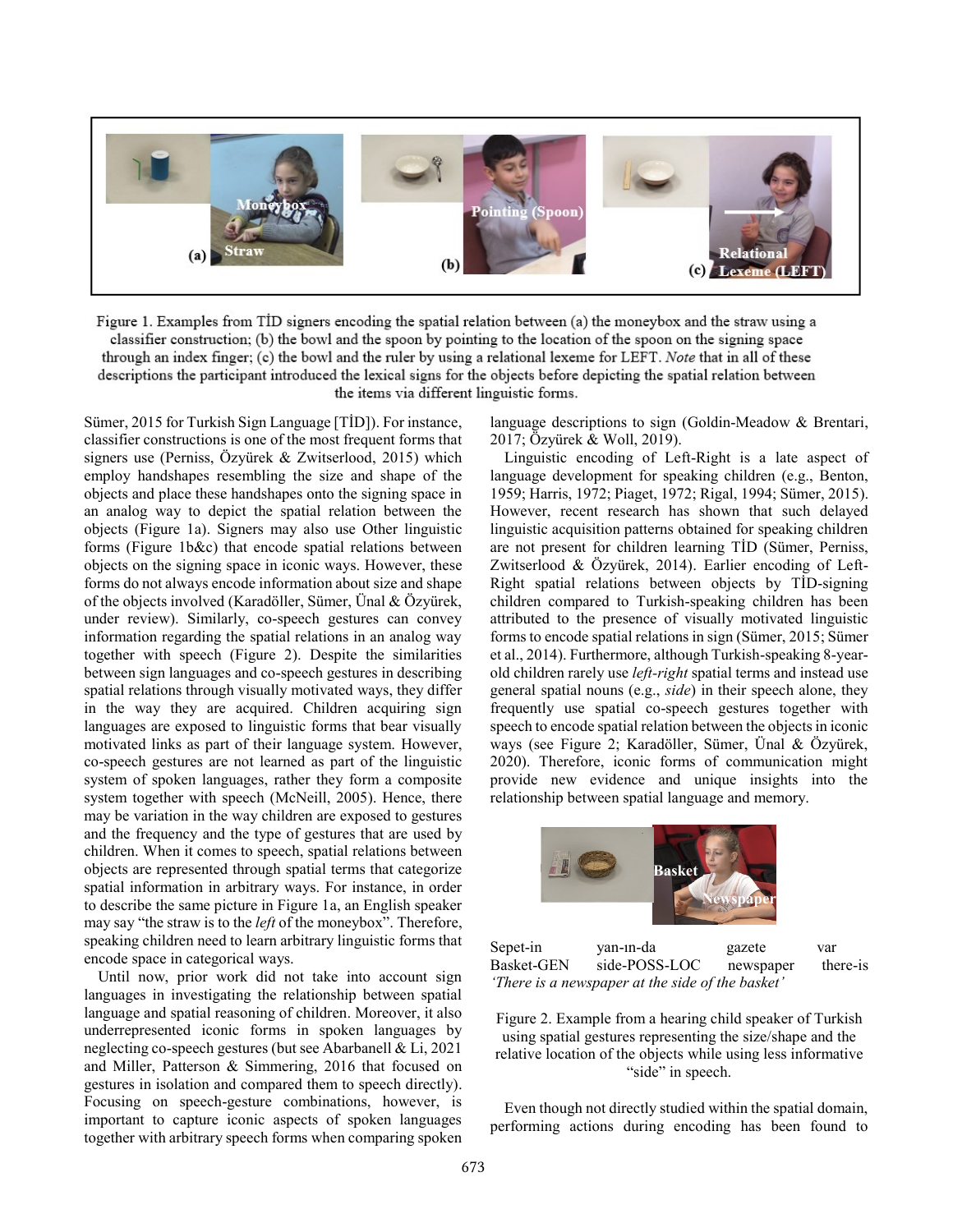promote better memory representations than verbal encoding only for adults. This has been argued to be due to the involvement of the motor system leading to richer and/or stronger memory representations (see Cohen, 1989 and Nilsson, 2000 for reviews). Sign language descriptions and co-speech gestures may be comparable to performing actions since the execution of signs and co-speech gestures recruit hand movements that structurally resemble the movements executed in tasks that are used in performing actions. This claim has been supported by research showing that encoding through signing results in better memory accuracy compared to verbal encoding and this effect has been found to be as strong as the performing actions (von Essen & Nilsson, 2003; Zimmer & Engelkamp, 2003). Consequently, in addition to the iconicity of information conveyed in sign languages and co-speech gestures, the involvement of the motor system in executing these forms could lead to differences in spatial memory accuracy.

# **The Present Study**

The present study investigates whether encoding a spatial relation in a picture description predicts later recognition memory accuracy for signing and speaking children. Besides, it investigates whether differences in the modality of encoding ("*sign vs speech alone*" or "*sign vs speech-plusgesture*") lead to differences in recognition memory accuracy. To address these questions, hearing child speakers of Turkish and deaf child signers of TİD described pictures of objects in various spatial relations to each other, after which their memory for the described pictures was tested. We coded the picture descriptions for the presence of spatial relation in sign, speech, and co-speech gesture. We had the following predictions:

(a) Following previous research, we expect descriptions that convey spatial relation to have higher memory accuracy than descriptions that do not convey spatial relation regardless of the language of the participant.

(b) When the modality of encoding is concerned, we expect descriptions in sign to predict better memory accuracy than speech alone descriptions due to iconicity of the linguistic encoding and the activation of the motor system.

(c) When gestures are considered as part of the spoken descriptions, we foresee two possibilities. Descriptions in sign and speech-plus-gesture might generate equal memory accuracy. This might be because taking gestures into account might better represent spoken languages by incorporating iconic forms. Alternatively, signers might outperform speaking children even when speaking children's gestures are taken into account due to the conventional and obligatory ways to encode space in sign but not in co-speech gesture.

### **Method**

The methods reported in this study have been approved by the Ethics Review Board of the Radboud University.

**Participants** Data were collected from 26 child monolingual speakers of Turkish (14 Female, *Mean Age* = 8;6) and 21 child deaf signers of TİD (12 Female, *Mean Age* = 8;5). Deaf children acquired their language from their deaf parents following birth. Participation was voluntary.

**Materials** Stimuli of the description task consisted of 84 displays with 4 pictures showing the same two objects (Figure and Ground) in various spatial configurations (i.e., Left, Right, Front, Behind, In, On). Ground objects (e.g., jar) was always in the center of the pictures and Figure objects (e.g., lemon) changed its location with respect to the Ground Objects. As a result, 4-pictures in one display differed only in terms of the position of the Figure object. This manipulation aimed to foreground spatial relations between the objects rather than the objects themselves and allowed us to ensure that participants mentioned the spatial relation between the objects as a distinguishing feature of the target picture in their descriptions. Each display had one target picture indicated by an arrow (Figure 3a).

Stimuli of the memory task consisted of a sample of the same displays ( $n = 54$ ) without the arrow. Display order and the arrangement of the 4-pictures in one display were randomized for the recognition memory task (Figure 3b).



Figure 3. Example displays of the description (a) and memory (b) tasks.

**Procedure** Each participant was tested in a quiet room. All instructions were given orally in Turkish to speaking children by a Turkish speaking adult and in TİD to signing children by a deaf adult signer of TİD. No written instructions were used to avoid misunderstandings. The language status of the addressee was also matched with the participants'.

In the description task, each trial started with a fixation cross (2000ms), followed by a 4-picture display (1000ms). Next, an arrow was presented for 500ms targeting one of the pictures in the display (Figure 3a) and disappeared. Next, the display with 4-pictures remained on the screen for an additional 2000ms until the visual white noise screen appeared. Participants described the target picture to an addressee during the visual white noise. After the description, the addressee chose the picture that the participant described on her tablet. Participants moved to the next trial by pressing the ENTER key. This task was video recorded from side-top and front angles for later coding for the sign, speech, and gesture.

Following the description task, participants completed a Flanker Task as a distractor before the surprise recognition memory task. Adult participants received the original Flanker Task (duration 15mins) and child participants received the child-friendly version with fish (duration  $\sim$ 5mins).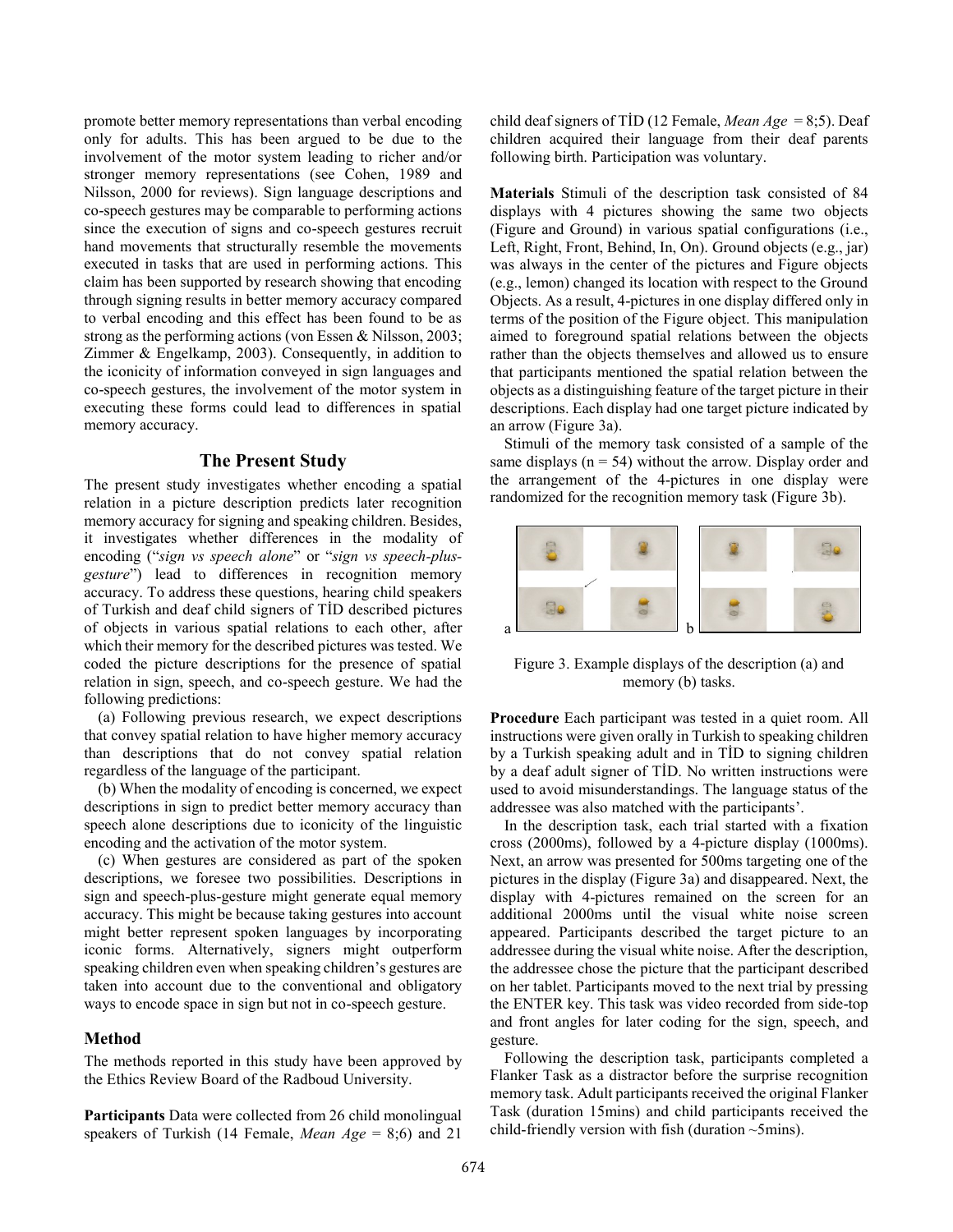In the surprise recognition memory task, participants were given the same displays and asked to click on the picture that they had previously described by using the mouse. The rationale for having this task as a surprise is to eliminate possible influences on the production performance. After the memory task, participants received the computerized version of the Corsi Block Tapping Task in forward order.

**Coding** All descriptions were transcribed for target pictures containing Left-Right spatial relation between the objects (n = 20). These descriptions later coded for the presence of spatial relation in sign, speech, and when speech and gestures were combined. Transcription and coding were done using ELAN (Sloetjes & Wittenburg, 2008).

In sign, participants used five different linguistic strategies to encode spatial relation between the objects such as classifier constructions (Figure 1a), pointing (Figure 1b), relational lexemes (Figure 1c), tracing of objects' size and shape on the signing space, and lexical verb placements). All of these forms provide the exact spatial information between the objects in iconic ways. In speech, participants used specific (e.g., *left*) or general spatial nouns (e.g., *side*). Participants also used spatial gestures together with their speech (Figure 2).

We grouped encodings by speakers into two categories based on the modality of information conveyed in the description to compare them with descriptions in sign. The first category (i.e., *speech alone*) incorporated the use of specific spatial nouns (i.e., *left-right*). Here, we excluded the descriptions with general spatial nouns (i.e., *side*) which did not specify the exact spatial relation between the objects. We made this selection to ensure that descriptions in sign and speech alone identified the pictures in similar ways and differed only in terms of the modality of encoding. The second category (i.e., *speech-plus-gesture*) consisted of speech gesture combinations that included specific or general spatial nouns with gestures.

### **Results**

### **Control Measures**

First of all, speaking and signing children were compared to ensure similarity in terms of age and visual-spatial working memory span (i.e., Corsi Block Tapping Task). Bayesian ttests assessed the probability of the mean difference (MDIFF) greater than zero and less than zero using the R package BayesianFirstAid (version 0.1; Bååth, 2014). Signing and speaking children were similar in age (Bayesian two sample t-test: MDIFF(-5) > 0:  $p = 0.556$ , MDIFF(5) < 0:  $p = 0.444$ ) and visual-spatial working memory (Bayesian two sample ttest: MDIFF(-5) > 0:  $p = 0.972$ , MDIFF(5) < 0:  $p = 0.280$ ).

## **Memory Accuracy**

l

Recognition memory data were analyzed with generalized binomial linear mixed effects modelling (*glmer*) with random intercepts for Subjects and Items. All models were fit using lme4 package (Bates, Mächler, Bolker & Walker, 2015) in R (R Core Team, 2018). This mixed effects approach allowed us to take into account the random variability that is due to having different participants and items. We did not include random slopes in our models because doing so either did not increase the model fit or the model was testing a between subject variable that cannot be added as a random slope.

**Memory Accuracy in relation to Spatial Encoding** Signing and speaking children varied in the frequency of encoding the spatial relations between items. Signing children encoded the spatial relation between items in 90% of their total descriptions via linguistic strategies available in sign languages. Speaking children encoded the spatial relation between the items in 96% of their total descriptions considering both speech (33%) and speech gesture combinations (63%). **1**

We analyzed whether having encoded the spatial relation between the items or not related to recognition memory accuracy of signers and speakers differently. We used a *glmer* model to test the fixed effects of Spatial Encoding (Spatial Encoding, No Spatial Encoding) and Language Group (Signer, Speaker) on binary values of Memory Accuracy (1  $=$  Yes,  $0 =$  No) at the item level (Figure 4). Fixed effects of Spatial Encoding and Language were analyzed with centered contrasts (-0.5, 0.5). The model revealed a fixed effect of Spatial Encoding ( $\beta$  = 1.04*, SE* = 0.34*, p* < 0.01) in which regardless of the Language Group, descriptions that encoded spatial relation related to higher memory accuracy compared to descriptions that did not contain a spatial encoding. There was no effect of Language Group ( $\beta$  = 0.28*, SE* = 0.42*, p* = 0.52) and no interaction between Spatial Encoding and Language Group ( $\beta$  = 0.69, *SE* = 0.68,  $p$  = 0.31).





*Note.* Here and the following graphs colored dots represent the mean memory accuracy for each participant. The black diamond represents mean memory accuracy of the group. The width of the violins represents the density of the data distribution. The length of the violins depicts the range of the data points.

<sup>1</sup> These include *left-right* spatial nouns (14%), general noun *side* (19%), and speech-plus-gesture combinations (63%).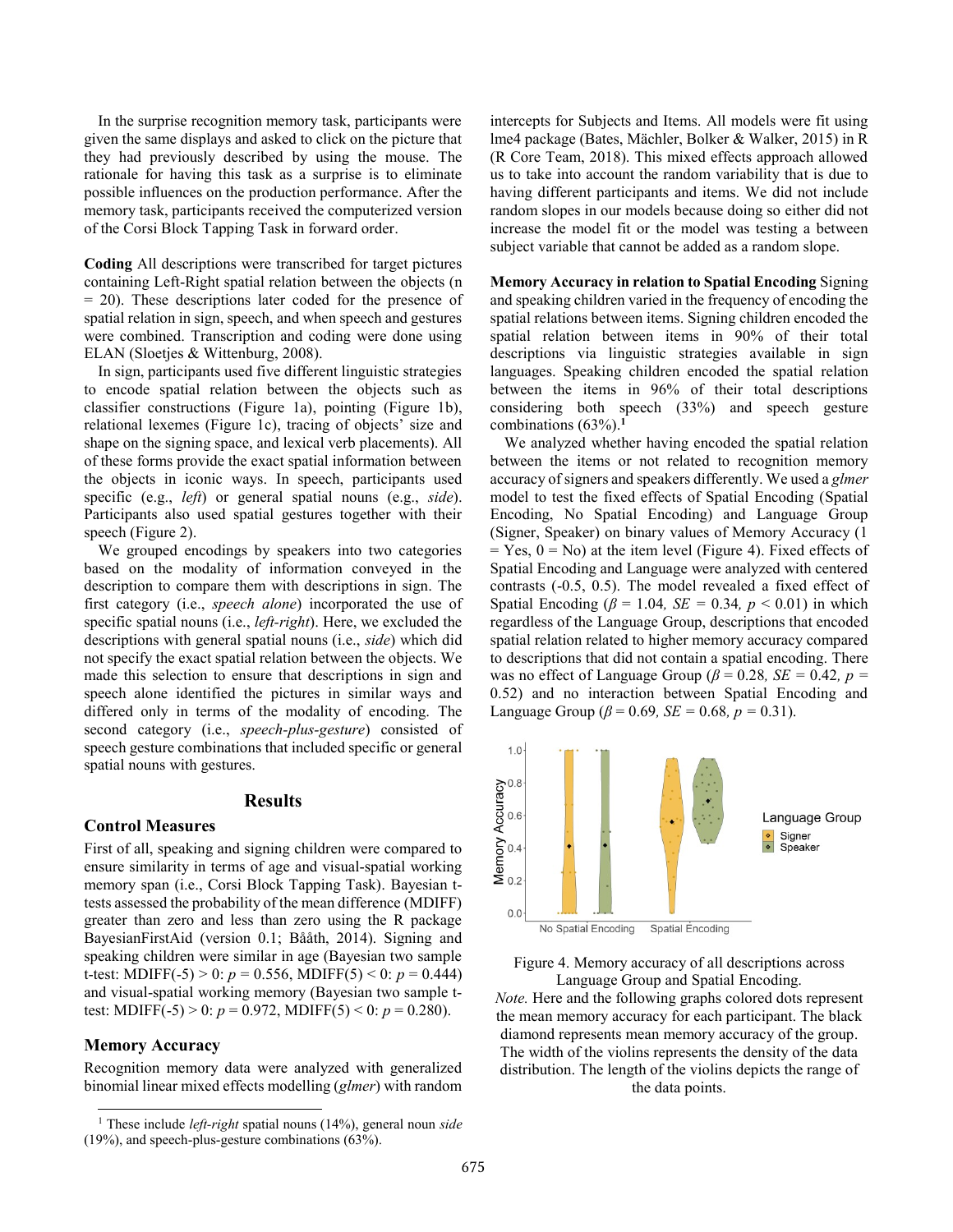**Memory Accuracy in relation to Modality of Encoding**  Next, we investigated whether the modality of information conveyed in the descriptions of signers and speakers related to recognition memory accuracy. To do so, we did two comparisons: (1) Memory accuracy of descriptions with Sign vs Speech alone (2) Memory accuracy of descriptions with Sign vs Speech-plus-gesture.

First, we analyzed a subset of data which includes speech alone descriptions with *left-right* spatial nouns of speaking children (14% of the total descriptions) in comparison to all descriptions in sign for signing children (90% of the total descriptions). We tested to what extend the Modality of the encoding related to memory accuracy. We used a *glmer* model to test the fixed effect of Modality (Sign, Speech alone) on binary values of Memory Accuracy ( $1 = Yes$ ,  $0 =$ No) at the item level (Figure 5). The fixed effect of Modality was analyzed with centered contrasts (-0.5, 0.5). The model did not reveal a fixed effect of Modality ( $\beta$  = 0.61*, SE* = 0.56*,*  $p = 0.29$ ), in which encoding via Sign or Speech alone did not lead to statistically significant differences in memory accuracy.



Figure 5. Memory accuracy of descriptions with Sign vs Speech alone.

Next, we analyzed speech-plus-gesture descriptions by speaking children (63% of the total descriptions) in comparison to all descriptions in sign for signing children (90% of the total descriptions). We tested to what extend the Modality of the encoding related to memory accuracy. We used a *glmer* model to test the fixed effect of Modality (Sign, Speech-plus-gesture) on binary values of Memory Accuracy  $(1 = Yes, 0 = No)$  at the item level (Figure 6). The fixed effect of the Modality was analyzed with centered contrasts (-0.5, 0,5). The model did not reveal a fixed effect of Modality (*β* = 0.58*, SE* = 0.36*, p* = 0.11) in which encoding via Sign or Speech-plus-gesture did not lead to statistically significant differences in memory accuracy.

These results suggest first of all that regardless of the language used in the description, encoding the spatial relation in the description related to higher recognition memory accuracy than not encoding a spatial relation. Moreover, the type of spatial information conveyed in the description via different modalities did not lead to statistically significant differences in memory accuracy.



Figure 6. Memory accuracy of descriptions with Sign vs Speech-plus-gesture.

#### **Discussion**

In this study, we investigated whether linguistic encoding of the spatial relation between objects predicted better memory for the spatial relation between objects and whether this effect differs across signing and speaking children. Additionally, we tested to what extend the modality of encoding predicted memory accuracy. We had two key findings: First, encoding a spatial relation predicted higher memory accuracy both for signing and speaking children. Second, the modality of encoding (Sign vs Speech alone or Sign vs Speech-plusgesture) did not predict statistically significant differences in memory accuracy.

First of all, as for the relation between spatial language and memory, our study is first to investigate the relation between producing spatial terms by children themselves to encode space and later accuracy in a memory task that involves these spatial relations. Unlike the previous work (e.g., Lowenstein & Gentner, 2005) that investigates training children in spatial terms and its relations to later memory accuracy, we show that spontaneous encoding of space by children themselves relates to better memory accuracy. With this finding, we also extend the literature on spatial language use and spatial memory abilities of children (e.g., Abarbanell & Li, 2021; Hermer-Vasquez, Moffet & Muncholm, 2001; Miller, Patterson & Simmering, 2016; Simms & Gentner, 2019) in a memory task that involves one-to-one correspondence to the linguistic encoding task. Moreover, our findings provide evidence to the view that encoding space through language may function as an additional medium of representation for space. This additional medium, in turn, result in enhanced representations and augment representational power (see Dessalegn & Landau, 2008; Gentner, 2016; see also Ünal & Papafragou, 2016 for a general discussion on language and cognition). Here, we showed that such an enhanced representation predicted stronger or richer memory as evidenced by higher accuracy when the spatial relation between the items were present regardless of the modality of the representation.

Our findings provide further evidence to the literature showing a strong relation between encoding with speech and later memory accuracy (Slamecka & Graf, 1978) and extend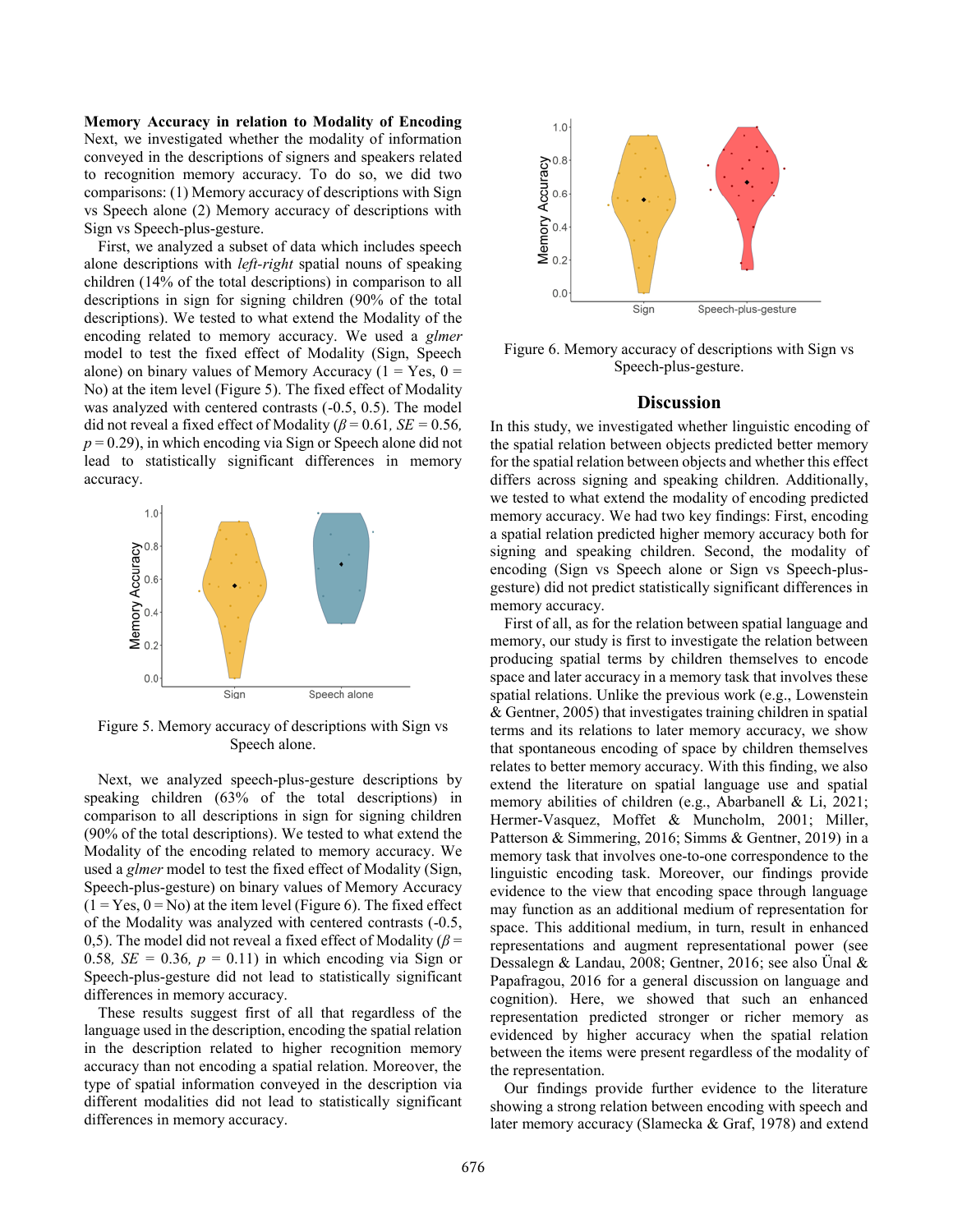this to encoding through sign and gesture (see also Gentner et al, 2013 and ter Bekke, Özyürek & Ünal, 2019). We also extend these findings to the domain of space (Clark, 1973), where the modality of encoding might have an impact due to the visually motivated link between the linguistic form and its meaning while encoding via sign and gesture but not speech alone. However, it seems that regardless of the modality of encoding, once children encode the spatial relation in their descriptions, they have better memory representations compared to cases where they do not encode the spatial relation.

Despite the literature that shows a facilitating effect of encoding that incorporates actions on memory accuracy (Cohen, 1989; Nilsson, 2000) as well as the facilitating effect of encoding via sign over verbal encoding (Essen & Nilsson, 2003; Zimmer & Engelkamp, 2003), we did not find differences between memory accuracy of descriptions that are encoded via sign and speech alone. One possibility of such a lack of difference might result from the fact that speech alone descriptions consists of *left-right* spatial nouns. It is possible that despite the iconicity of encoding and the involvement of the motor system that might lead to stronger memory representations while describing via sign, encoding the Left-Right spatial relations between objects by using spatial terms have their own challenges for speaking children. It might be that encoding space through spatial terms that categorize the spatial relation in arbitrary ways requires more effortful processing than simply depicting the spatial relation in iconic ways. Hence, results in memory representations that are equally strong to encoding via iconic forms. This is especially plausible for descriptions of Left-Right relations in which children reported to have difficulties in cognitive and linguistic encoding (Benton, 1959; Harris, 1972; Piaget, 1972; Sümer, 2015) possibly due to the lack of any pragmatical cues to differentiate between symmetrical nature of Left and Right (see Grigoroglou, Johanson, & Papafragou, 2019 for the discussion on pragmatical cues to distinguish Front and Back).

Moreover, similar memory accuracy of descriptions in sign and speech alone might have resulted from the experimental differences of the verbal encoding condition as well as the type of stimuli items used to generate encodings. Previous studies showing a facilitating effect of encoding in sign over verbal encoding considered reading silently (Zimmer & Engelkamp, 2003) and hearing lists of words that were read to participants (von Essen & Nilsson, 2003) as the verbal encoding, in which participants were not actively producing stimuli items as our participants did. It has been found that having produced spoken descriptions generated better memory than words that were read silently (i.e., the production effect; e.g., Conway & Gathercole, 1987). Hence, in our study, having produced descriptions aloud might have generated stronger memory representations that can compete with encoding in sign. Besides, in contrast to previous studies that included lists of words to be encoded, our stimuli consisted of pictures of items. It has been robustly reported that pictures generates better memory than lists of words (i.e., the picture superiority effect; e.g., Paivio, Rogers & Smythe, 1968). Possibly, using pictures as stimuli items induced more unique representations than words (Nelson, Reed & McEvoy, 1977) or generated extensive conceptual processing of the stimuli compared to words (Weldon & Roediger, 1987).

Finally, encoding via sign and speech-plus-gesture also predicted equal memory accuracy. It seems that taking gestures into account together with speech represented spoken languages on equal grounds to sign languages by not only focusing on arbitrary speech forms but also incorporating iconic forms of communication represented by co-speech gestures (Goldin-Meadow & Brentari, 2017; Özyürek & Woll, 2019).

In conclusion, the present study contributes new evidence to the link between the use of spatial language and later memory accuracy of children. Our findings show for the first time that the use of spatial language by children themselves predicts better accuracy in memory tasks that require these spatial relations. However, the modality of encoding via sign, speech, or speech-plus-gesture does not further modulate differences in memory accuracy of children.

## **Acknowledgements**

This work has been supported by NWO VICI Grant awarded to the last author. We thank our deaf assistants Sevinç Yücealtay-Akın, Feride Öksüz, Yusuf Ermez and our hearing assistants Hükümran Sümer, İrem Yeşilçavdar, Yeşim Özüer for their help with data collection, annotation, and coding.

### **References**

- Abarbanell, L., & Li, P. (2021). Unraveling the contribution of left-right language on spatial perspective taking. *Spatial Cognition & Computation*, 1-38.
- Bååth, R. (2014). BayesianFirstAid: A package that implements bayesian alternatives to the classical test functions in R.
- Bates, D., Mächler, M., Bolker, B., & Walker, S. (2014). Fitting linear mixed-effects models using lme4. *Journal of Statistical Software*, *67*(1), 1-48.
- Benton, A. (1959). *Right-left discrimination and finger localization.* New York: Hoeber-Harper.
- Clark, E. V. (1973). Non-linguistic strategies and the acquisition of word meanings. *Cognition, 2*(2), 161-182.
- Cohen, R. L. (1989). Memory for action events: The power of enactment. *Educational psychology review, 1*(1), 57-80.
- Conway, M. A., & Gathercole, S. E. (1987). Modality and long-term memory. J*ournal of Memory and Language, 26*, 341–361.
- Dessalegn, B., & Landau, B. (2008). More than meets the eye: The role of language in binding and maintaining feature conjunctions. *Psychological science, 19*(2), 189- 195.
- Emmorey, K. (2002). *Language, cognition, and the brain: Insights from sign language research.* Mahwah, NJ: Lawrence Erlbaum Associates.